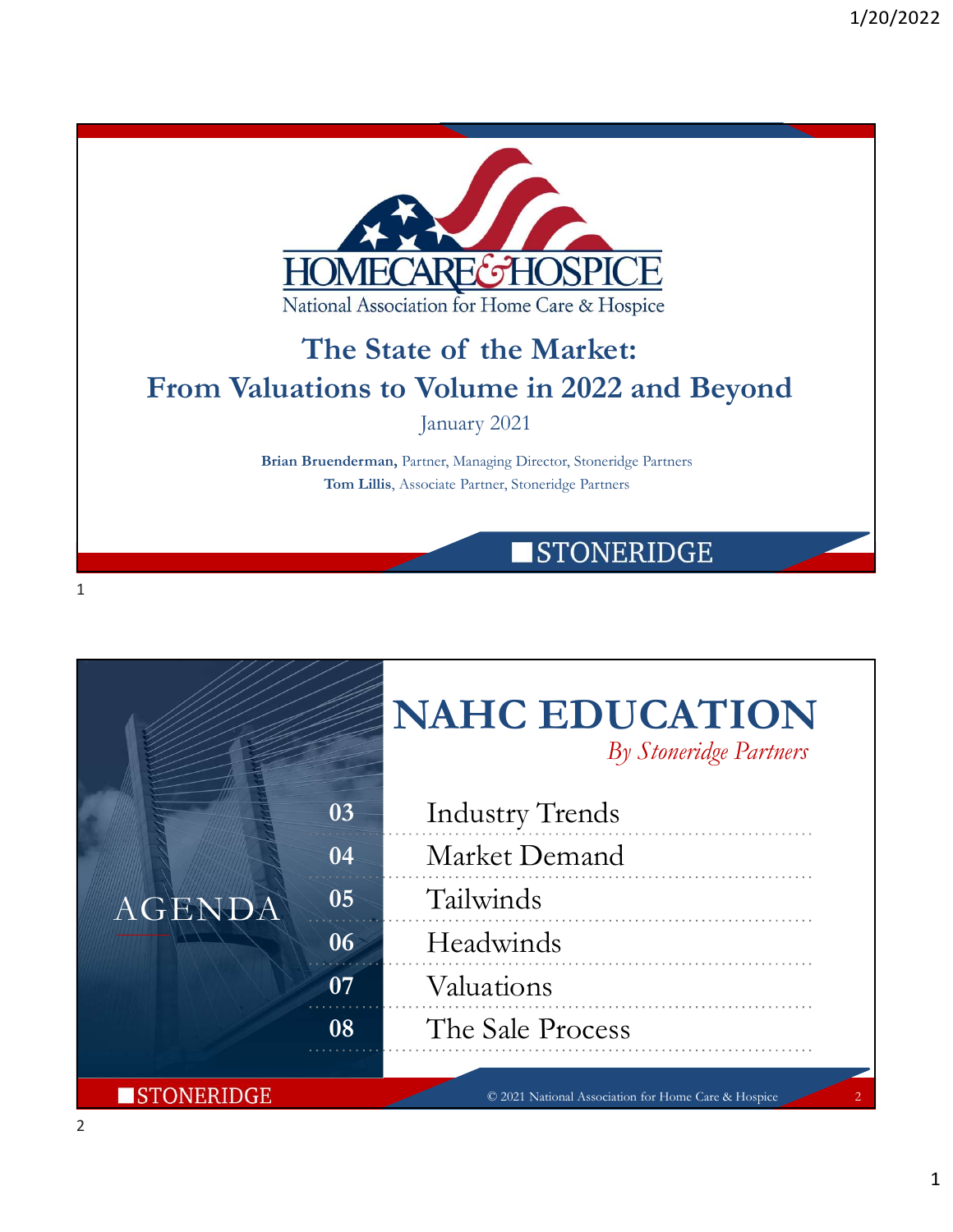

## Industry Trends & Market Demands

- Consistent buyers both strategic and financial
- New buyers entering the market daily

© 2021 National Association for Home Care & Hospice 3



## Tailwinds

- **Demographics**
- Payor preference
- Client preference
- **Outcomes**
- COVID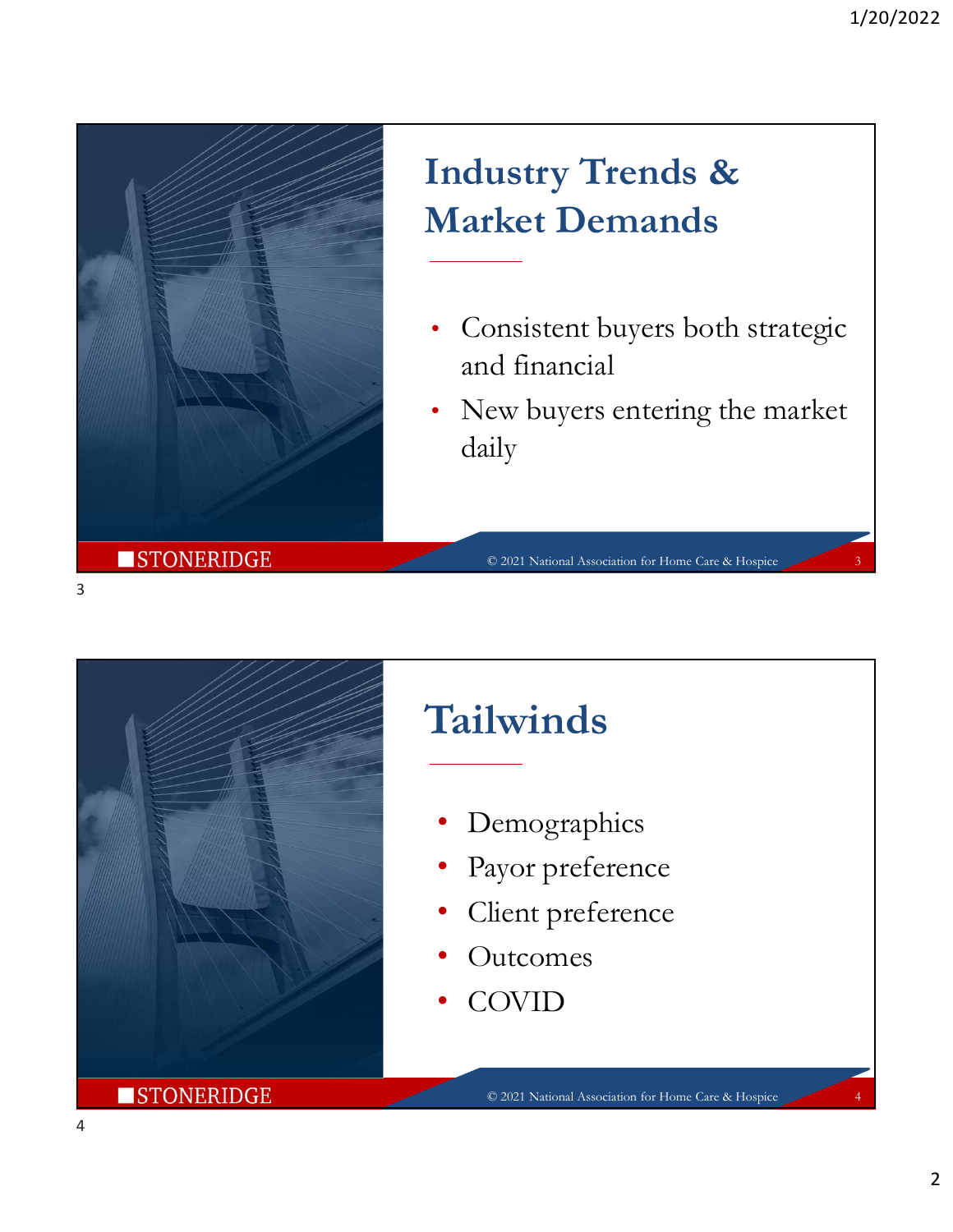

## Headwinds

- Labor
- 1/20/2022<br>
 Labor<br>
 Labor<br>
 Uncertain future of models &<br>
 reimbursement<br>
 Regulatory and Recoupments reimbursement
- Regulatory and Recoupments

© 2021 National Association for Home Care & Hospice 5



## Valuation & Forecasts

- Bifurcated by both size & quality
- **Location**
- 
- Valuation & Forecasts<br>
 Bifurcated by both size &<br>
 quality<br>
 Location<br>
 Size of EBITDA / Census<br>
 Professional management and<br>
financials • Professional management and financials